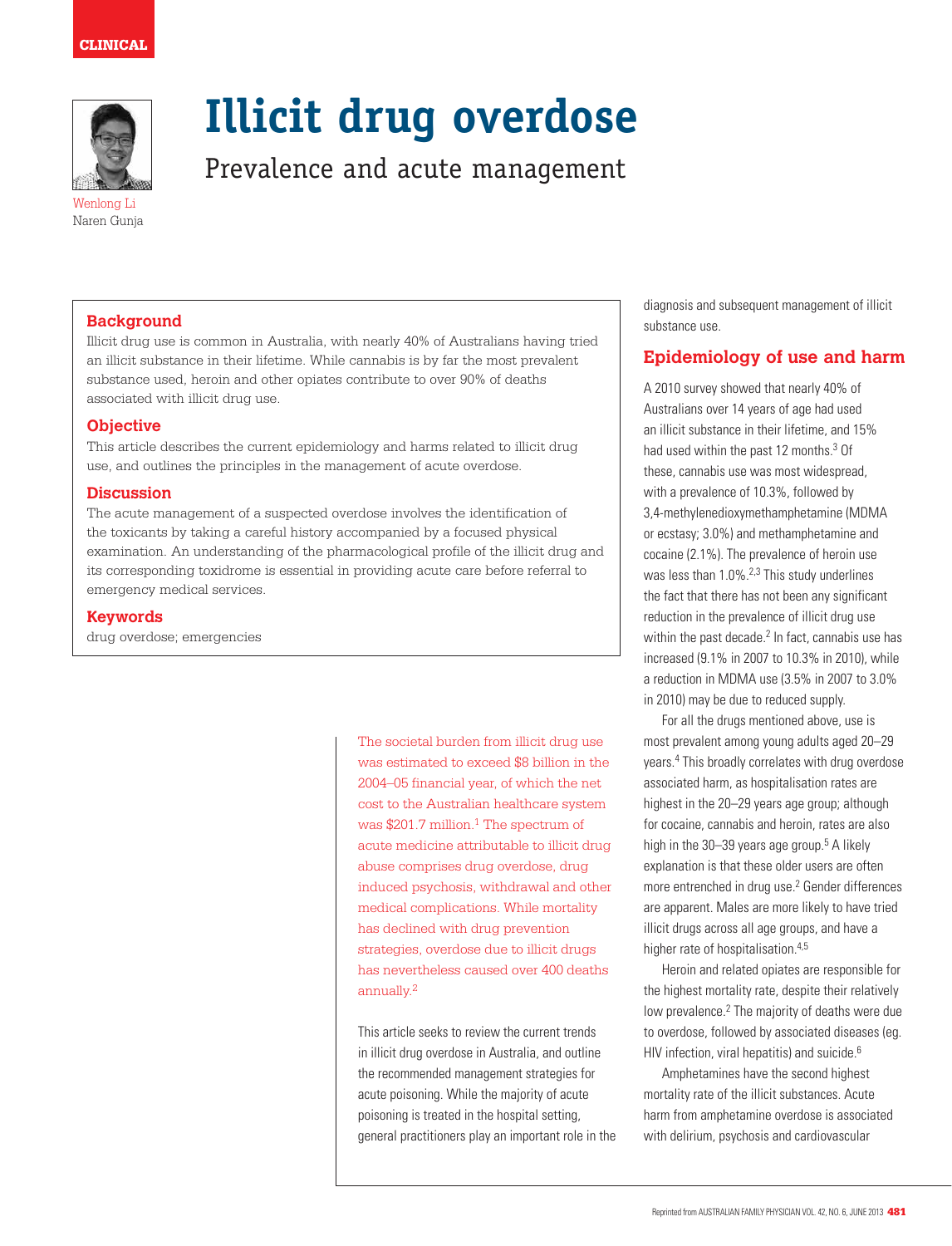side effects. An increasing trend of intravenous amphetamine use has added the possible complication of blood borne virus transmission. There were 26 deaths attributable to amphetamines in Australia in 2005.<sup>2</sup> The extent of harm from MDMA has not been fully elucidated, however a National Coronial Information System review identified a total of 82 MDMA related deaths between 2000 and 2005, of which, 67 were directly attributed to the drug.<sup>7</sup> Cocaine accounted for around 10 deaths in 2005, with mechanism of harm similar to that caused by amphetamines.4,8 There is yet to be a report of death directly caused by cannabis overdose,<sup>4</sup> although it accounts for the third highest illicit drug related hospitalisation rate after heroin and amphetamines.5

# **Approach to acute drug overdose**

The current management of illicit drug overdose primarily involves meticulous supportive care in a hospital environment. Victims of drug overdose may self-present to hospital or be brought to the emergency department by ambulance. In the primary care setting, the application of first aid and resuscitation can be life saving for the intoxicated patient. The Australian Poisons Information Centres can provide up-to-date advice on the management of illicit substance poisoning (see Resources).

Establishing a risk assessment alongside resuscitation are the first management priorities. This involves careful history taking and focused examination (Table 1). There is a significant disconnect in drug terminology between illicit substance users and health practitioners. Table 2 contains common street names for illicit substances that may aid in conversing with patients.9 The clinician should keep in mind that it is common for the patient to have ingested multiple toxicants. Therefore, it is important to ascertain a full history, including details of licit substance use such as alcohol, tobacco, caffeine, prescription medications, over-the-counter and herbal preparations, as well as illicit substances. Comorbidities should be determined, as illicit drug use is associated with conditions such as mental illness, liver and chronic infectious disease. A history of psychiatric disorder or suicidal ideation will prompt subsequent mental health

referral. Pre-existing cardiovascular conditions may be important when managing complications from cocaine and amphetamine abuse.

Illicit drug overdose commonly presents as one of several clinical toxidromes (Table 3). The sedated or unconscious patient may be affected by central nervous system (CNS) depressants such as opiates, γ-hydroxybutyrate (GHB) or benzodiazepines. Care of these patients will involve providing airway support and ensuring adequate oxygenation and ventilation. The hyper-stimulated patient suggests toxicity from amphetamines, cocaine or newer

synthetic stimulants, such as cathinones. Here, sedation and assessment of neurological and cardiovascular risk are the priorities of management. A third common presentation is an acute psychotic episode that may be precipitated from exposure to cannabinoids or stimulants. Severely agitated patients pose a significant risk not only to themselves, but also staff and other patients. They may require five-point physical restraint and chemical sedation. Common sedative regimens include a combination of a short acting benzodiazepine (eg. midazolam), and an anti-psychotic (eg. droperidol or olanzapine).10

| Table 1. Initial assessment of suspected drug overdose |                                                                                                                                                                                                                                                                                                                                                                                           |  |  |
|--------------------------------------------------------|-------------------------------------------------------------------------------------------------------------------------------------------------------------------------------------------------------------------------------------------------------------------------------------------------------------------------------------------------------------------------------------------|--|--|
| <b>History</b>                                         | • Age, gender<br>• History of drug exposure<br>$-\mathrm{drug}(s)$<br>$-\mathrm{dose}$<br>$-$ route<br>$-$ timing<br>- type (eg. deliberate self poisoning, recreational, accidental)<br>• Other drug history<br>- alcohol<br>$-$ tobacco<br>$-$ caffeine                                                                                                                                 |  |  |
| Examination                                            | • General overview: vital signs (heart rate, blood pressure,<br>temperature, respiratory rate, oxygen saturation)<br>• Observation: colour, track marks, smell, bruising, skin changes,<br>pressure sores<br>• Neurological: Glasgow Coma Scale, pupils, tone, limb<br>movements, reflexes, clonus, fasciculations<br>• Other: signs of aspiration, secretions, signs of injury or trauma |  |  |
| Investigations                                         | • Blood glucose level<br>· Electrocardiogram<br>Blood gas<br>• B-HCG (in women of childbearing age)<br>• Screening paracetamol level (in deliberate self poisoning)                                                                                                                                                                                                                       |  |  |

| <b>Table 2. Street names of common illicit drugs</b> |                                                                               |  |  |  |
|------------------------------------------------------|-------------------------------------------------------------------------------|--|--|--|
| Drug name                                            | <b>Street names</b>                                                           |  |  |  |
| Amphetamines (eq.<br>methamphetamine, PMA)           | Speed, meth, ice, uppers, death (PMA)                                         |  |  |  |
| Cannabis                                             | Marijuana, weed, pot, grass, joint, mull, cone,<br>dope, ganja, hash, chronic |  |  |  |
| Cocaine                                              | Snow, crack, coke, rock                                                       |  |  |  |
| Ecstasy (MDMA)                                       | XTC, E. Eccies, M&Ms, Adam                                                    |  |  |  |
| Heroin                                               | Smack, horse, junk, skag, brown, Harry, 'H'                                   |  |  |  |
| γ-hydroxybutyrate                                    | GHB, fantasy, date rape drug, grievous bodily<br>harm, liquid X/E/G           |  |  |  |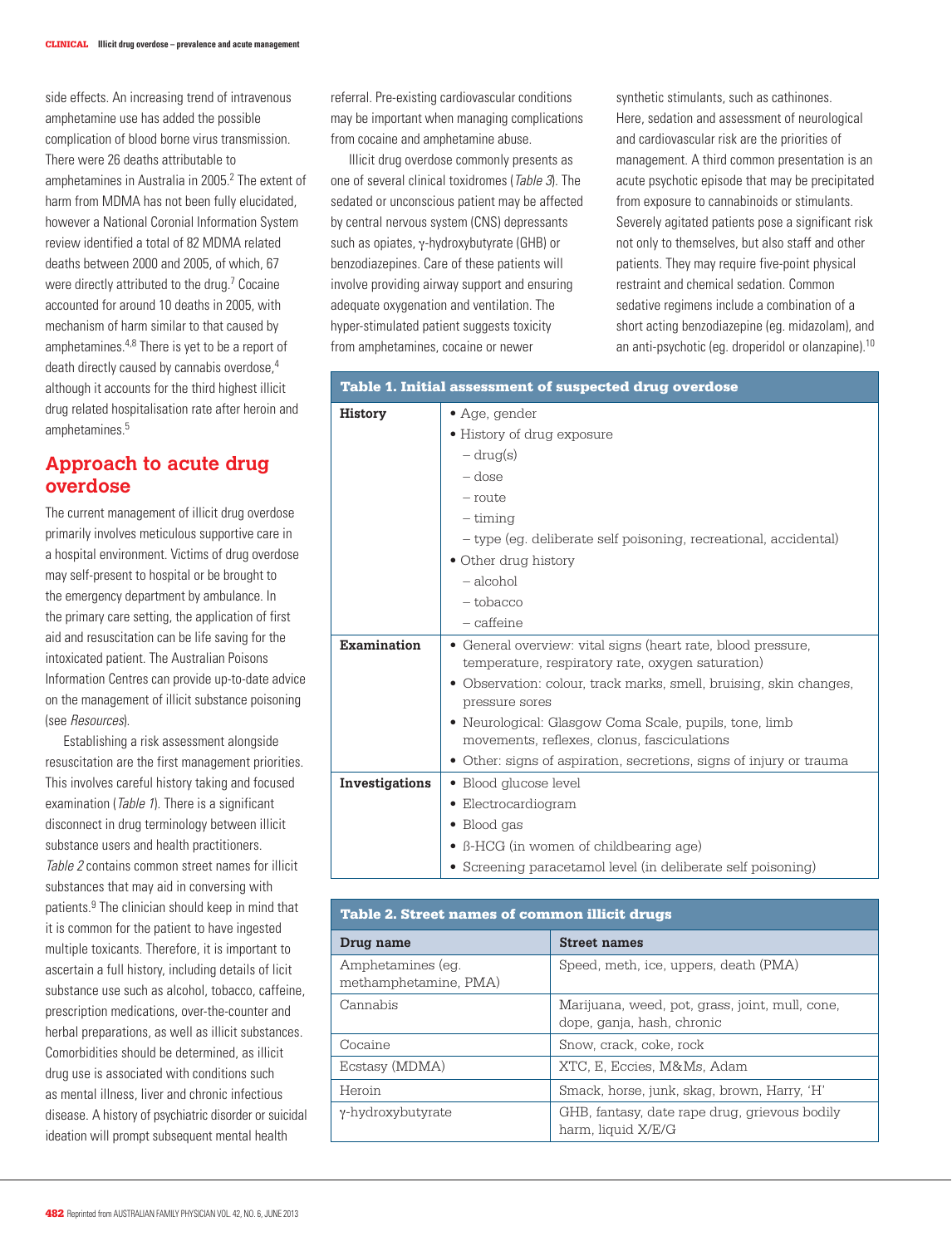| Table 3. Toxidromes, complications and treatment options in common illicit drug poisoning |                                                                                                                                                                                                                                                                                                                                                                                                                                                                                     |                                                                                                                                                                                                                                     |                                                                                                                                                                                                                                                                                                                                                                          |  |  |
|-------------------------------------------------------------------------------------------|-------------------------------------------------------------------------------------------------------------------------------------------------------------------------------------------------------------------------------------------------------------------------------------------------------------------------------------------------------------------------------------------------------------------------------------------------------------------------------------|-------------------------------------------------------------------------------------------------------------------------------------------------------------------------------------------------------------------------------------|--------------------------------------------------------------------------------------------------------------------------------------------------------------------------------------------------------------------------------------------------------------------------------------------------------------------------------------------------------------------------|--|--|
| Illicit drug(s)                                                                           | <b>Associated toxidrome</b>                                                                                                                                                                                                                                                                                                                                                                                                                                                         | <b>Complications</b>                                                                                                                                                                                                                | <b>Treatment options</b>                                                                                                                                                                                                                                                                                                                                                 |  |  |
| Amphetamines<br>Cocaine<br><b>MDMA</b>                                                    | Sympathomimetic toxidrome<br>• CNS excitation: euphoria,<br>hallucinations, agitation,<br>psychosis, delirium, seizures<br>• Neuromuscular excitation:<br>hyper-reflexia, tremor<br>• Autonomic effects:<br>hyperthermia, diaphoresis,<br>flushing, mydriasis<br>• Cardiovascular effects:<br>tachycardia, hypertension,<br>myocardial depression,<br>arrhythmias<br>• Gastrointestinal effects:<br>nausea, vomiting, diarrhoea<br>• MDMA can precipitate<br>serotonergic toxidrome | • Seizures<br>• Hypertension<br>• Acute coronary syndrome<br>• Rhabdomyolysis<br>• Shock/cardiovascular<br>collapse<br>• Arrhythmias<br>• Hyponatraemia (MDMA)<br>$\bullet$ Hyperthermia (>39 $^{\circ}$ C)<br>• Serotonin toxicity | • Acute coronary syndrome: aspirin, nitrates,<br>opiate analgesia, benzodiazepines<br>• Agitation: benzodiazepines, droperidol<br>· Seizures, hypertension: benzodiazepines<br>• Arrhythmias: sodium bicarbonate,<br>amiodarone<br>• Hypotension/shock: crystalloid infusion,<br>inotropes<br>· Hyperthermia: IV fluids, ice packs. May<br>need intubation and paralysis |  |  |
| Opiates<br>Cannabis                                                                       | Opiate toxidrome<br>• CNS depression: drowsiness<br>to coma<br>• Respiratory depression,<br>hypercapnia<br>Psychological disturbance                                                                                                                                                                                                                                                                                                                                                | • Respiratory failure<br>• Aspiration (pneumonitis)<br>• Non-cardiogenic<br>pulmonary oedema<br>• Rhabdomyolysis<br>• Hypothermia                                                                                                   | • Oxygen plus respiratory support for acute<br>management<br>• Naloxone IV boluses (100-400 µg), titrated<br>to clinical effect<br>• If long acting opiate, may need naloxone<br>IV infusion<br>• Supportive care:<br>- IV rehydration<br>- re-warming in hypothermia<br>- maintenance of euglycaemia                                                                    |  |  |
|                                                                                           | • Depersonalisation,<br>disorientation, decreased<br>inhibition, altered mood,<br>memory impairment, lack of<br>attention                                                                                                                                                                                                                                                                                                                                                           | • Agitation<br>• Psychosis<br>• Hyperemesis                                                                                                                                                                                         | $\bullet$ Reassurance<br>• Anti-emetics<br>• Titrated oral or IV benzodiazepines<br>• Anti-psychotics                                                                                                                                                                                                                                                                    |  |  |

# **Heroin and other opiates**

The presentation of opiate overdose includes CNS depression and hypoventilation. The presence of a low respiratory rate (<10 breaths per minute) in a semi-wakeful state is highly suggestive of opiate poisoning, particularly when accompanied with miosis.<sup>11</sup> In addition, the patient may present with the common complications of aspiration pneumonitis or non-cardiogenic pulmonary oedema. Additional investigations should include end-tidal  $CO<sub>2</sub>$  monitoring or blood gas analysis, as  $pCO<sub>2</sub>$  is the best measure of hypoventilation. Consideration of chest X-ray to assess pulmonary oedema is useful, as auscultative signs are likely to be diminished in patients with bradypnoea.<sup>11</sup>

The patient may develop severe hypoventilation, despite being in a rousable state (ie. Glasgow Coma Scale >12). Thus, providing airway and ventilatory support takes priority in all patients suspected of opiate poisoning.

After appropriate pre-hospital care, all patients suspected of heroin overdose should be admitted to the emergency department. Naloxone, an opiate antagonist, is indicated in opiate overdose and should be titrated to respiratory rate and effort, rather than the level of consciousness. Naloxone may be administered through various routes, including intramuscular (IM), intranasal (IN) and intravenous (IV). Doses in adults range from  $100-400$  µg IV,<sup>12,13</sup> and 2 mg IM or IN. The IN route has several advantages

in the pre-hospital setting, including a simpler rapid delivery system that carries less needlestick risk.14 Careful and timely administration of naloxone is recommended, as it may precipitate acute opiate withdrawal in opiate dependent patients. Withdrawal is characterised by agitation, diaphoresis and tachycardia. Naloxone administration may also give patients the ability to abscond from a healthcare setting, increasing the risk of accidental injury or recurrent sedation.

The current wave of prescription opiate abuse involves primarily oxycodone, codeine, morphine, tramadol and methadone. The presentation and management of poisoning with these opiates is similar to that for heroin, although the patient demographic is variable.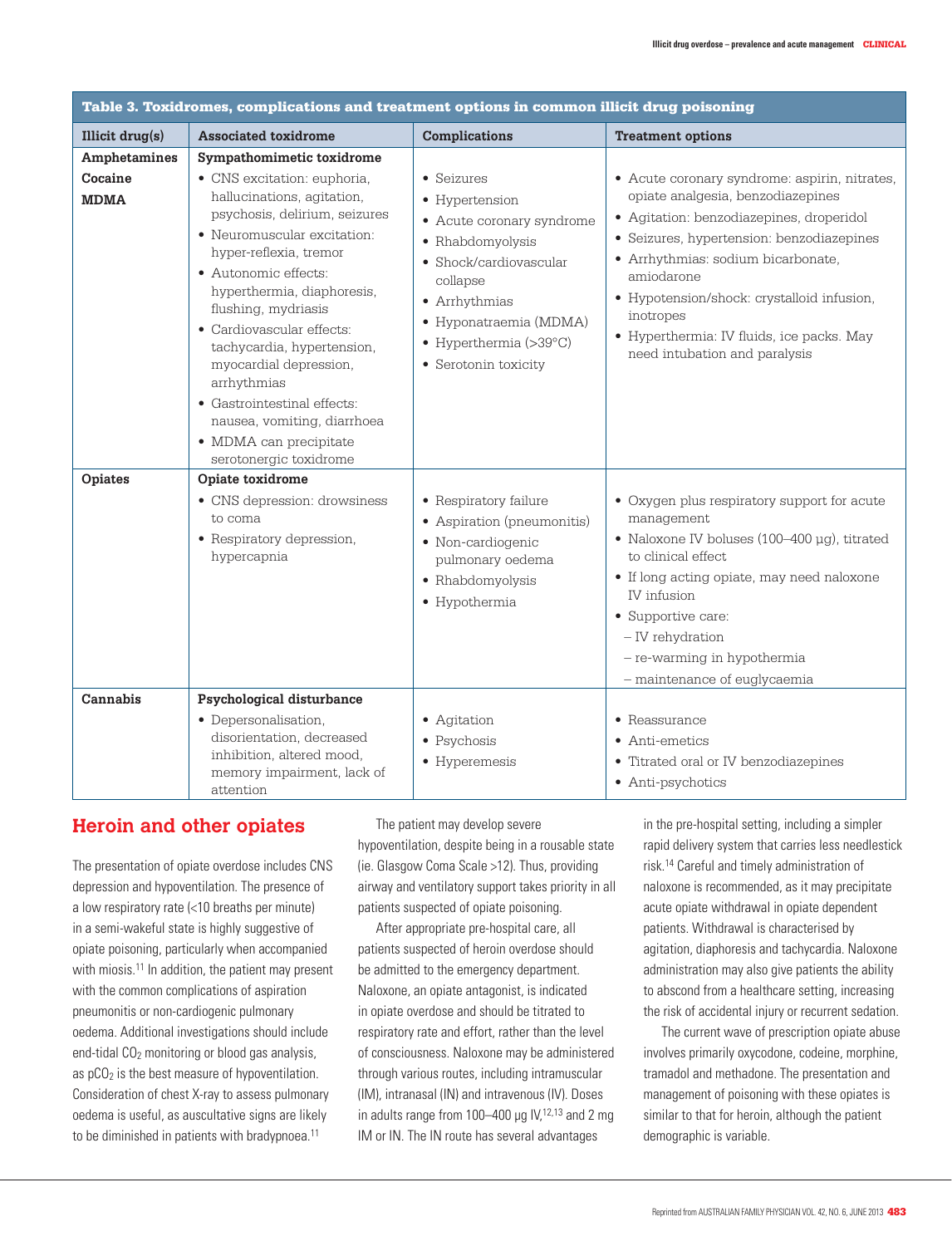## **Amphetamines and cocaine**

The presentation of amphetamine and cocaine overdose is consistent with sympathomimetic excess characterised by cardiovascular and autonomic hyperstimulation, as well as neuropsychiatric disturbance, such as delirium, hallucinations and agitation. The electrocardiogram is crucial in the assessment of acute coronary syndromes and arrhythmias in these patients.

Acute myocardial infarction is a serious complication of amphetamine and cocaine poisoning, and chronic sympathomimetic drug use is a strong risk factor for early onset coronary syndromes in teenagers and young adults.<sup>15</sup> Coronary angiography often fails to reveal focal stenosis in these patients, as infarction is usually due to coronary vasospasm.

In the community, acute coronary syndrome thought to be from stimulant use should be managed with opiate analgesia, benzodiazepines, nitrates and aspirin. Benzodiazepines are an important component of treating the common cardiac features of sympathomimetic overdose, as well as delirium and agitation. They may be given orally in mild cases, however IV administration may be required for severe toxicity. Benzodiazepines are also first line in the management of stimulant-induced seizures and hypertension.

Symptomatic patients should be admitted to hospital for monitoring and treatment; delirium may persist for 48 hours.

Patients with cocaine overdose may also present with wide-complex tachyarrhythmias, such as ventricular tachycardia.16 Evidence suggests this is due to potent blockade of cardiac sodium channels. Treatment of cocaine induced ventricular tachycardia involves serum alkalinisation with hyperosmolar boluses of sodium bicarbonate 1–2 mmol/kg IV.<sup>16</sup>

## **Ecstasy**

Methylenedioxymethamphetamine is a potent amphetamine derivative with serotonergic activity. The effect of MDMA differs to amphetamine, as it enhances empathy, intimacy, loquacity and positive mood.17 Presentation of acute poisoning ranges from bruxism, palpitations, hypertension and diaphoresis in mild cases, to an amphetamine-like sympathomimetic toxidrome in severe poisoning.<sup>7,17</sup> Interactions with other

serotonergic substances may cause clinically significant serotonin toxicity.<sup>18</sup>

MDMA toxicity may present with hyperthermia, either due to its inherent toxicological effect, or due to the environment in which it is taken (eg. at 'rave' parties where vigorous dancing may lead to dehydration).7,19 In addition, patients may present with hyponatraemia associated with increased vasopressin release, leading to delirium and convulsions.20 The treatment of MDMA overdose is similar to that described for amphetamine overdose. Hyponatraemia and hyperthermia, when severe, should be managed aggressively with hypertonic saline and cooling.

# **Cannabis**

Common clinical features of acute cannabis intoxication are anxiety and panic, which are often reported in cannabis-naive patients.<sup>21</sup> The patient may also exhibit feelings of depersonalisation, disorientation, decreased inhibition, altered mood, memory impairment, and difficulty in maintaining attention. Tachycardia, palpitations, paroxysmal atrial fibrillation and orthostatic hypotension are also reported.21,22 Although cannabis use is associated with psychotic disorders, acute cannabis toxicity is rarely serious, and symptoms usually resolve within 2–3 hours after inhalation and 4-12 hours after oral ingestion.<sup>23</sup> Patients with cannabis toxicity often only require reassurance, though benzodiazepines may be helpful in the management of agitation.

# **Other illicit drugs**

There is an array of other illicit substances the clinician may encounter. γ-hydroxybutyrate is a clear tasteless liquid and induces rapid onset CNS depression; its short duration of action and rapid offset mean that intervention is rarely warranted.<sup>24</sup> In the intoxicated patient, the clinical picture may resemble that of benzodiazepine overdose, and management is similarly supportive. There is also a group of emerging 'designer' psychoactive substances, including cathinones and cannabinoids. These synthetic drugs resemble amphetamines and cannabis respectively, and the principles for their management are similar to that for a hyperstimulated patient. However, it should be noted that concomitant use of multiple substances would alter the individual presentation and clinical findings.

## **Summary**

There has been little change in the prevalence of illicit drug use in the past decade, leading to a continued burden on the healthcare system in Australia. In the primary care setting, effective management of acute illicit drug poisoning requires accurate assessment of the patient, as well as appropriate supportive care. The provision of first aid and resuscitation can be life saving while awaiting transport to a hospital environment where advanced support is available.

#### **Resources**

- • Australian Poisons Information Centres 24 hour information line providing advice to the public and health professionals on overdose 13 11 26
- Alcohol and Drug Information Service (ADIS): 24 hour information line for the public and health professionals. Visit the National Drugs Campaign www.drugs.health.gov.au for contact information in each state or territory.

#### **Authors**

Wenlong Li BPharm(Hons), is a pharmacist and medical student, Sydney Medical School, University of Sydney, New South Wales. weli3785@uni.sydney.edu.au

Naren Gunja MBBS, MSc, FACEM, FACMT, is Medical Director and toxicologist, NSW Poisons Information Centre, The Children's Hospital at Westmead and Clinical Associate Professor, Discipline of Emergency Medicine, Sydney Medical School, New South Wales.

Competing interests: None.

Provenance and peer review: Not commissioned; externally peer reviewed.

#### **References**

- 1. Collins DJ, Lapsley HM. The costs of tobacco, alcohol and illicit drug abuse to Australian society in 2004/05. Commonwealth of Australia, 2008. Available at www.nationaldrugstrategy.gov.au/internet/drugstrategy/publishing.nsf/Content/mono66 [Accessed 15 December 2012].
- 2. Roxburgh A, Ritter A, Grech K, Slade T, Burns L. Trends in drug use and related harms in Australia 2001 to 2011. Sydney: Drug Policy Modelling Program, National Drug and Alcohol Research Centre, University of New South Wales, 2011.
- 3. Australian Institute of Health and Welfare. Drugs in Australia 2010: tobacco, alcohol and other drugs. Canberra: Australian Institute of Health and Welfare, 2011.
- 4. Ross J. Illicit drug use in Australia: epidemiology use patterns and associated harm. 2nd edn. Sydney: National Drug & Alcohol Research Centre, 2007.
- 5. Roxburgh A, Degenhardt L. Hospital stays related to